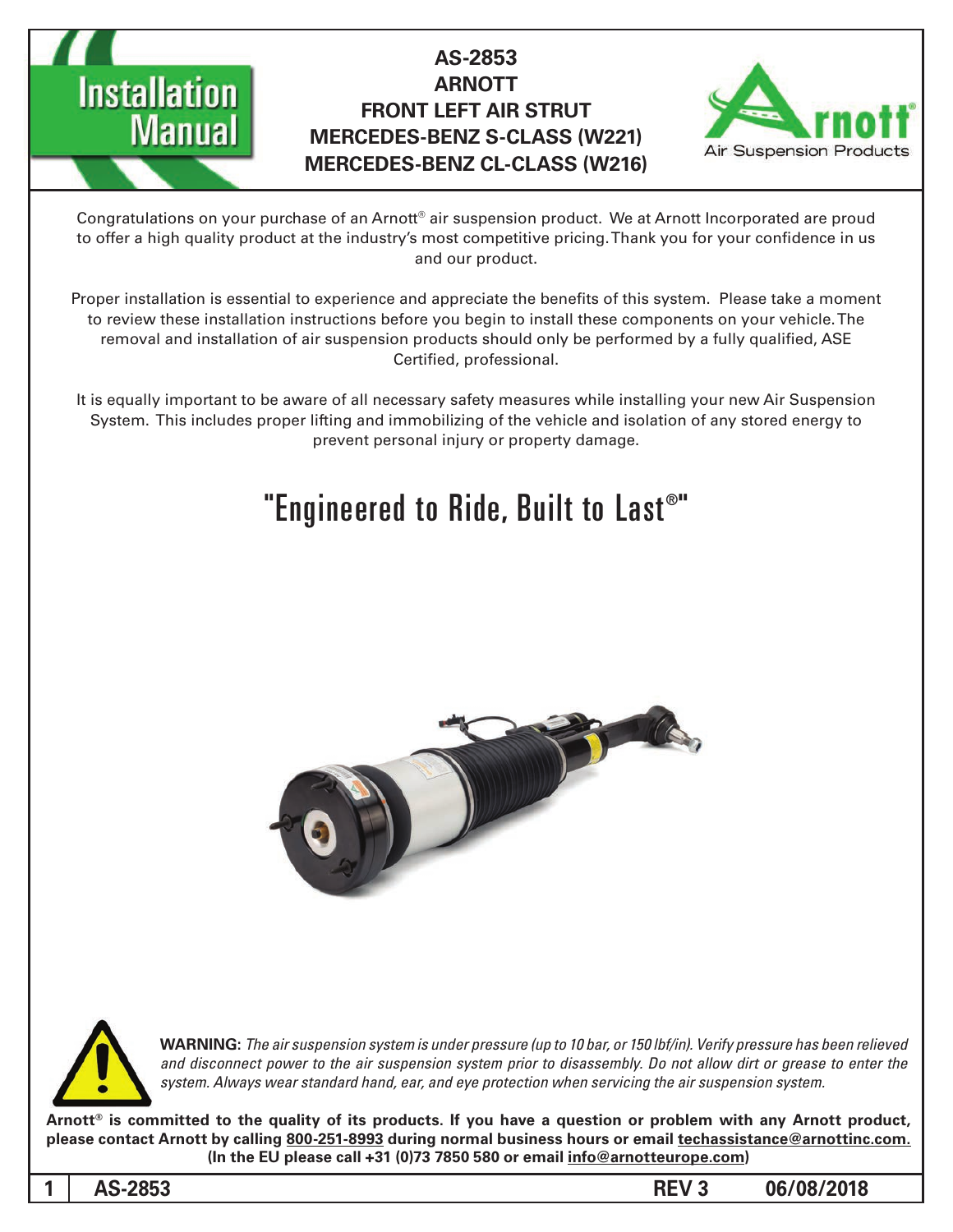

## AS-2853 **ARNOTT FRONT LEFT AIR STRUT MERCEDES-BENZ S-CLASS (W221) MERCEDES-BENZ CL-CLASS (W216)**



### **GENERAL INFORMATION:**

Reading this manual signifies your agreement to the terms of the general release, waiver of liability, and hold harmless agreement, the full text of which is available at www.arnottinc.com.

- Not to be stored below 5<sup>o</sup>F (-15<sup>o</sup>C) or above 122<sup>o</sup>F (50<sup>o</sup>C).
- Avoid damage to air lines and cables.
- Removal and installation is only to be performed by fully qualified personnel.
- Use car manufacturer's diagnostic software.

 *in specified than other manner a in out carried is work if incurred be can system suspension air and vehicle the to Damage* **:CAUTION** *the instructions or in a different sequence.* 



 *to how on manual s'owner your consult components electric with working while circuits short of possibility the avoid To* disconnect your battery.



Consult your vehicle owner's manual, service manual, or car dealer for the correct jacking points on your vehicle and for additional care, safety and maintenance instructions. Under no circumstances should any work be completed underneath the vehicle if it is not adequately supported, as serious injuries and death can occur.

#### **AIR STRUT REMOVAL**

- 1. SET STEERING TO STRAIGHT AHEAD.
- 2. RAISE THE VEHICLE.
- 3. REMOVE FRONT LEFT WHEEL. (FIGURE 1)



**FIGURE 1**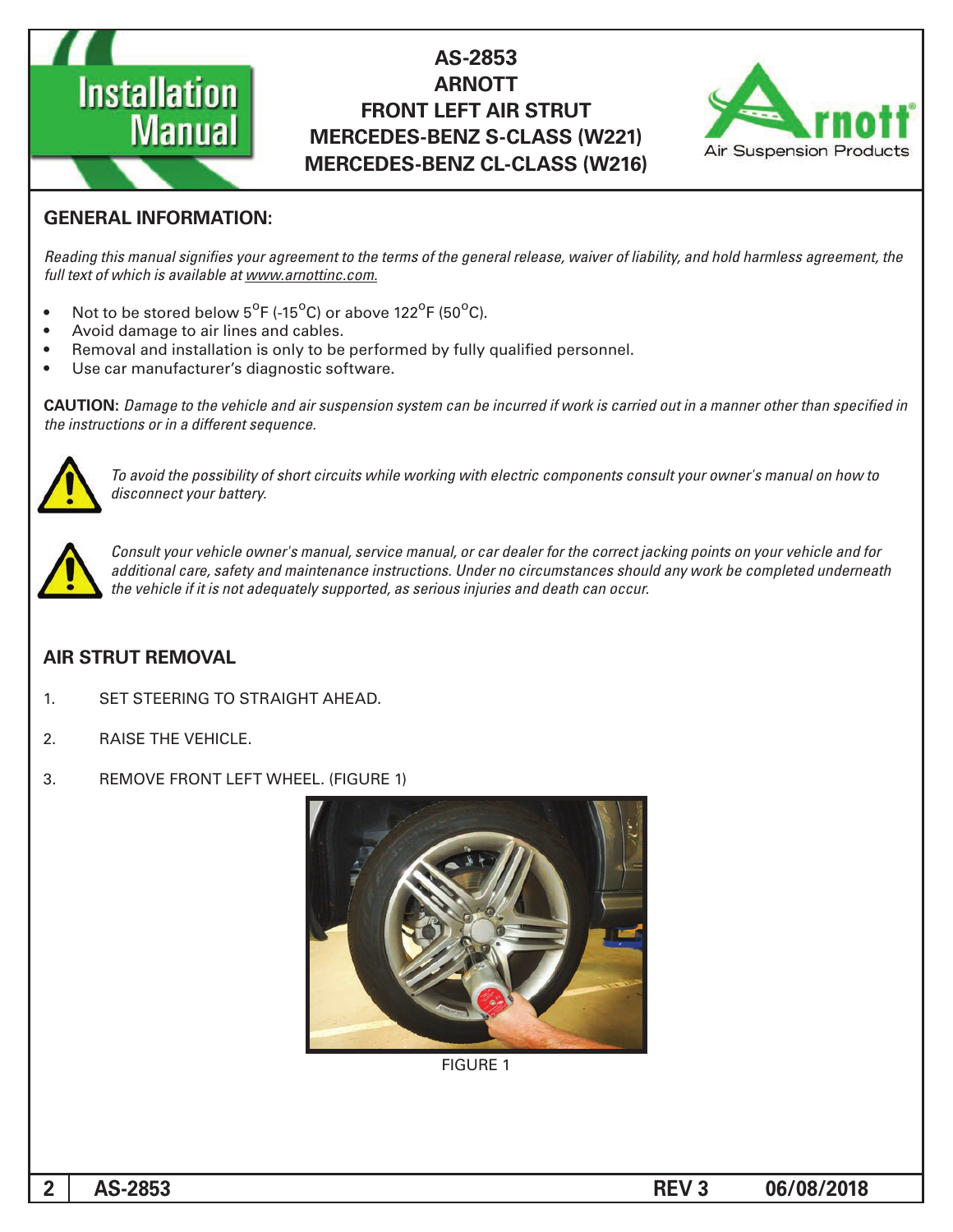## AS-2853 **ARNOTT FRONT LEFT AIR STRUT MERCEDES-BENZ S-CLASS (W221) MERCEDES-BENZ CL-CLASS (W216)**



4. LOCATE THE AIR STRUT'S WIRING BLOCK INSIDE THE WHEEL WELL. REMOVE THE METAL RETAINING CLIP AND THE TWO (2) ELECTRICAL PLUGS. (FIGURES 2, 3)



**Installation** 

**Manual** 

FIGURE 2 FIGURE 3



5. CUT THE CABLE TIE AND REMOVE THE WIRING BRACKET FROM THE AIR STRUT. (FIGURES 4, 5)



**FIGURE 4** 



**FIGURE 5** 

6. LOOSEN AND REMOVE THE LOWER MOUNTING NUT. (FIGURE 6)



**FIGURE 6** 

**06/08/2018 REV 3**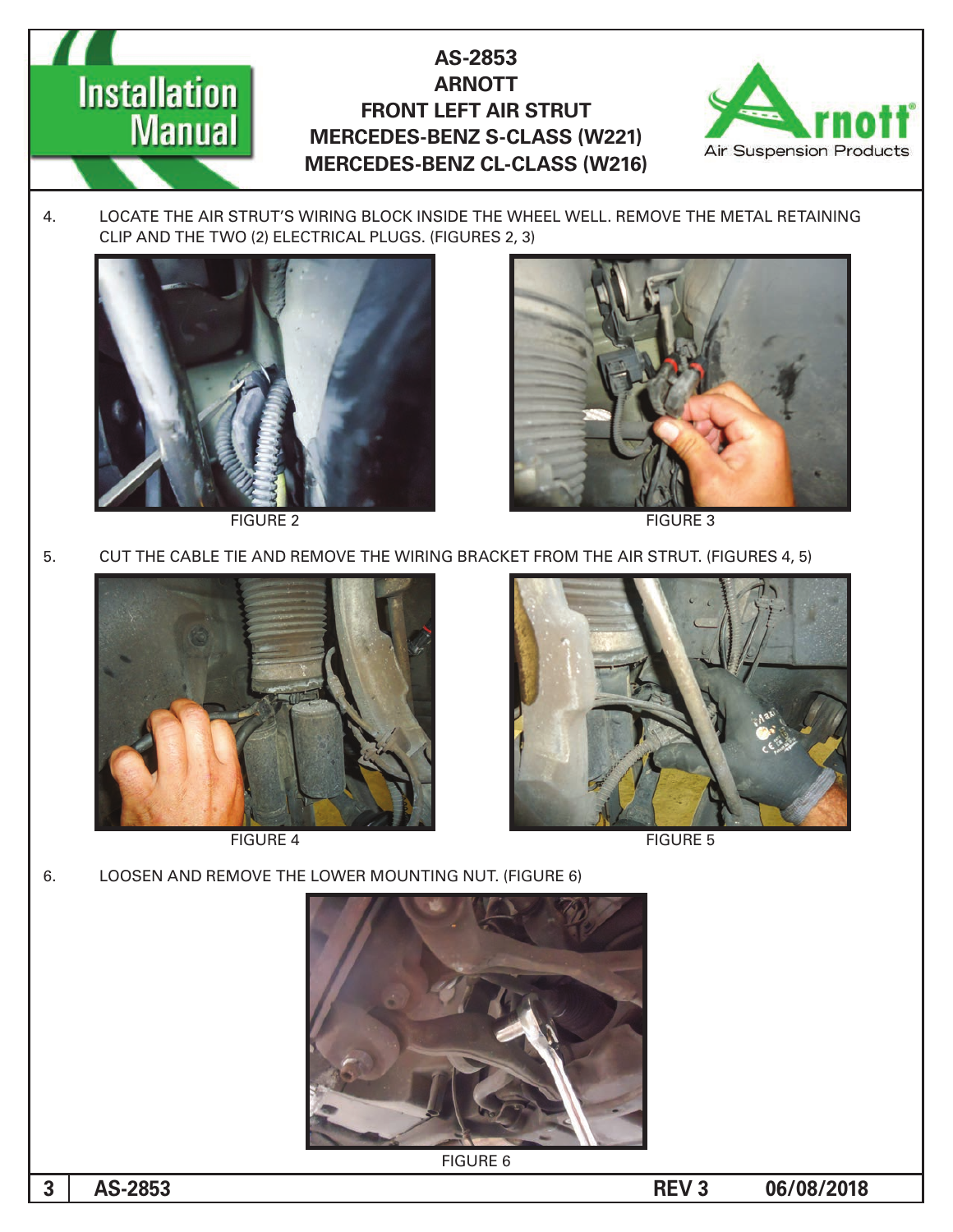



7. SEPARATE THE LOWER BALL JOINT FROM THE LOWER CONTROL ARM. (FIGURE 7)



**FIGURE 7** 

8. LOOSEN AND REMOVE THE AIR LINE FROM THE TOP OF THE AIR STRUT. (FIGURE 8)



**FIGURE 8** 

9. LOOSEN AND REMOVE THE THREE (3) TOP MOUNTING NUTS. (FIGURE 9)



**FIGURE 9**